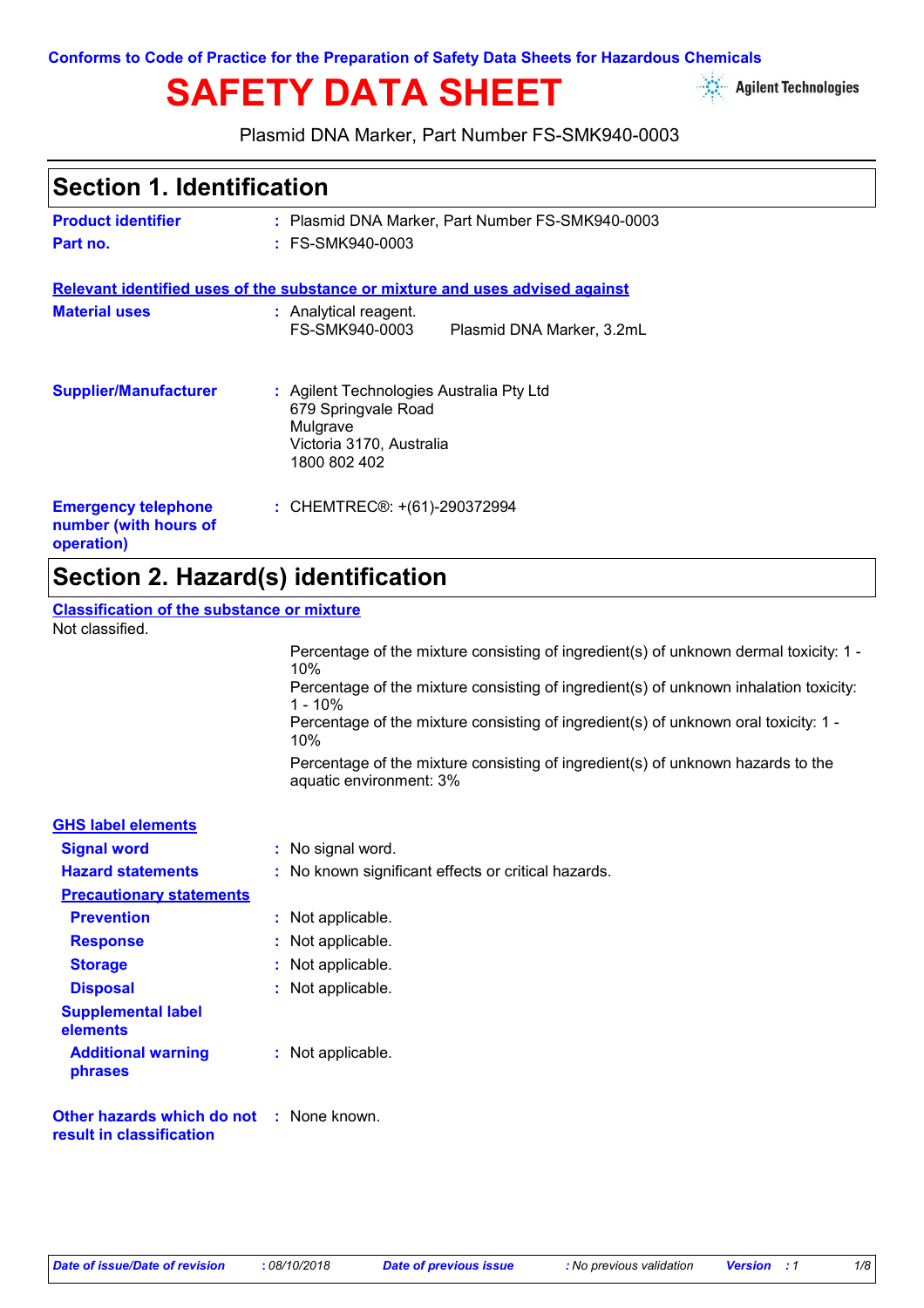### **Section 3. Composition and ingredient information**

**Substance/mixture**

**:** Mixture

### **CAS number/other identifiers**

**There are no ingredients present which, within the current knowledge of the supplier and in the concentrations applicable, are classified as hazardous to health or the environment and hence require reporting in this section.**

**Occupational exposure limits, if available, are listed in Section 8.**

### **Section 4. First aid measures**

### **Description of necessary first aid measures**

| Eye contact         | : Immediately flush eyes with plenty of water, occasionally lifting the upper and lower<br>eyelids. Check for and remove any contact lenses. Get medical attention if irritation<br>occurs.                                                                                                                                                               |
|---------------------|-----------------------------------------------------------------------------------------------------------------------------------------------------------------------------------------------------------------------------------------------------------------------------------------------------------------------------------------------------------|
| <b>Inhalation</b>   | : Remove victim to fresh air and keep at rest in a position comfortable for breathing.<br>Get medical attention if symptoms occur. In case of inhalation of decomposition<br>products in a fire, symptoms may be delayed. The exposed person may need to be<br>kept under medical surveillance for 48 hours.                                              |
| <b>Skin contact</b> | : Flush contaminated skin with plenty of water. Remove contaminated clothing and<br>shoes. Get medical attention if symptoms occur.                                                                                                                                                                                                                       |
| <b>Ingestion</b>    | : Wash out mouth with water. Remove victim to fresh air and keep at rest in a<br>position comfortable for breathing. If material has been swallowed and the exposed<br>person is conscious, give small quantities of water to drink. Do not induce vomiting<br>unless directed to do so by medical personnel. Get medical attention if symptoms<br>occur. |

#### **Most important symptoms/effects, acute and delayed**

#### **Potential acute health effects**

| <b>Eye contact</b>                  | : No known significant effects or critical hazards.                                                                                                                      |
|-------------------------------------|--------------------------------------------------------------------------------------------------------------------------------------------------------------------------|
| <b>Inhalation</b>                   | : No known significant effects or critical hazards.                                                                                                                      |
| <b>Skin contact</b>                 | : No known significant effects or critical hazards.                                                                                                                      |
| <b>Ingestion</b>                    | : No known significant effects or critical hazards.                                                                                                                      |
| <b>Over-exposure signs/symptoms</b> |                                                                                                                                                                          |
| <b>Eye contact</b>                  | : No specific data.                                                                                                                                                      |
| <b>Inhalation</b>                   | : No specific data.                                                                                                                                                      |
| <b>Skin contact</b>                 | : No specific data.                                                                                                                                                      |
| <b>Ingestion</b>                    | : No specific data.                                                                                                                                                      |
|                                     | Indication of immediate medical attention and special treatment needed, if necessary                                                                                     |
| <b>Notes to physician</b>           | : In case of inhalation of decomposition products in a fire, symptoms may be delayed.<br>The exposed person may need to be kept under medical surveillance for 48 hours. |
| <b>Specific treatments</b>          | : No specific treatment.                                                                                                                                                 |

**Protection of first-aiders :** No action shall be taken involving any personal risk or without suitable training.

#### **See toxicological information (Section 11)**

### **Section 5. Firefighting measures Extinguishing media**

| Блиндиюнный прим                       |                                                                 |
|----------------------------------------|-----------------------------------------------------------------|
| <b>Suitable extinguishing</b><br>media | : Use an extinguishing agent suitable for the surrounding fire. |
| Unsuitable extinguishing<br>media      | : None known.                                                   |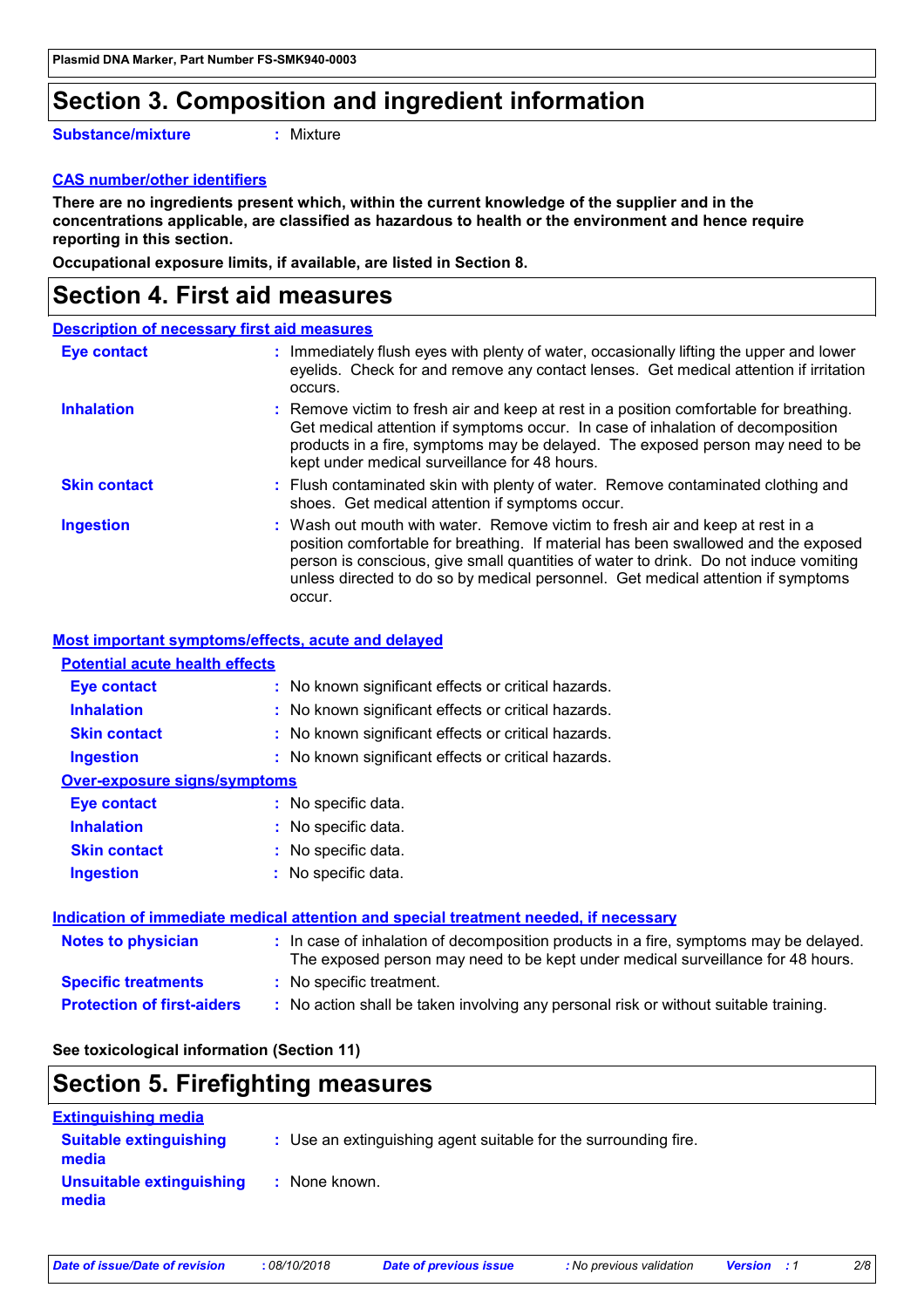### **Section 5. Firefighting measures**

| <b>Specific hazards arising</b><br>from the chemical     | : In a fire or if heated, a pressure increase will occur and the container may burst.                                                                                                               |
|----------------------------------------------------------|-----------------------------------------------------------------------------------------------------------------------------------------------------------------------------------------------------|
| <b>Hazardous thermal</b><br>decomposition products       | : Decomposition products may include the following materials:<br>carbon dioxide<br>carbon monoxide<br>nitrogen oxides                                                                               |
| <b>Special protective actions</b><br>for fire-fighters   | : Promptly isolate the scene by removing all persons from the vicinity of the incident if<br>there is a fire. No action shall be taken involving any personal risk or without<br>suitable training. |
| <b>Special protective</b><br>equipment for fire-fighters | : Fire-fighters should wear appropriate protective equipment and self-contained<br>breathing apparatus (SCBA) with a full face-piece operated in positive pressure<br>mode.                         |

### **Section 6. Accidental release measures**

#### **Personal precautions, protective equipment and emergency procedures**

| For non-emergency<br>personnel   | : No action shall be taken involving any personal risk or without suitable training.<br>Evacuate surrounding areas. Keep unnecessary and unprotected personnel from<br>entering. Do not touch or walk through spilt material. Put on appropriate personal<br>protective equipment. |
|----------------------------------|------------------------------------------------------------------------------------------------------------------------------------------------------------------------------------------------------------------------------------------------------------------------------------|
|                                  | <b>For emergency responders</b> : If specialised clothing is required to deal with the spillage, take note of any<br>information in Section 8 on suitable and unsuitable materials. See also the<br>information in "For non-emergency personnel".                                  |
| <b>Environmental precautions</b> | : Avoid dispersal of spilt material and runoff and contact with soil, waterways, drains<br>and sewers. Inform the relevant authorities if the product has caused environmental<br>pollution (sewers, waterways, soil or air).                                                      |

#### **Methods and material for containment and cleaning up**

Stop leak if without risk. Move containers from spill area. Dilute with water and mop up if water-soluble. Alternatively, or if water-insoluble, absorb with an inert dry material and place in an appropriate waste disposal container. Dispose of via a licensed waste disposal contractor. **Methods for cleaning up :**

### **Section 7. Handling and storage**

#### **Precautions for safe handling**

| <b>Protective measures</b><br><b>Advice on general</b><br>occupational hygiene | : Put on appropriate personal protective equipment (see Section 8).<br>: Eating, drinking and smoking should be prohibited in areas where this material is<br>handled, stored and processed. Workers should wash hands and face before<br>eating, drinking and smoking. Remove contaminated clothing and protective<br>equipment before entering eating areas. See also Section 8 for additional<br>information on hygiene measures.                                                                                                                                                |
|--------------------------------------------------------------------------------|-------------------------------------------------------------------------------------------------------------------------------------------------------------------------------------------------------------------------------------------------------------------------------------------------------------------------------------------------------------------------------------------------------------------------------------------------------------------------------------------------------------------------------------------------------------------------------------|
| <b>Conditions for safe storage,</b><br>including any<br>incompatibilities      | : Store in accordance with local regulations. Store in original container protected<br>from direct sunlight in a dry, cool and well-ventilated area, away from incompatible<br>materials (see Section 10) and food and drink. Keep container tightly closed and<br>sealed until ready for use. Containers that have been opened must be carefully<br>resealed and kept upright to prevent leakage. Do not store in unlabelled containers.<br>Use appropriate containment to avoid environmental contamination. See Section 10<br>for incompatible materials before handling or use. |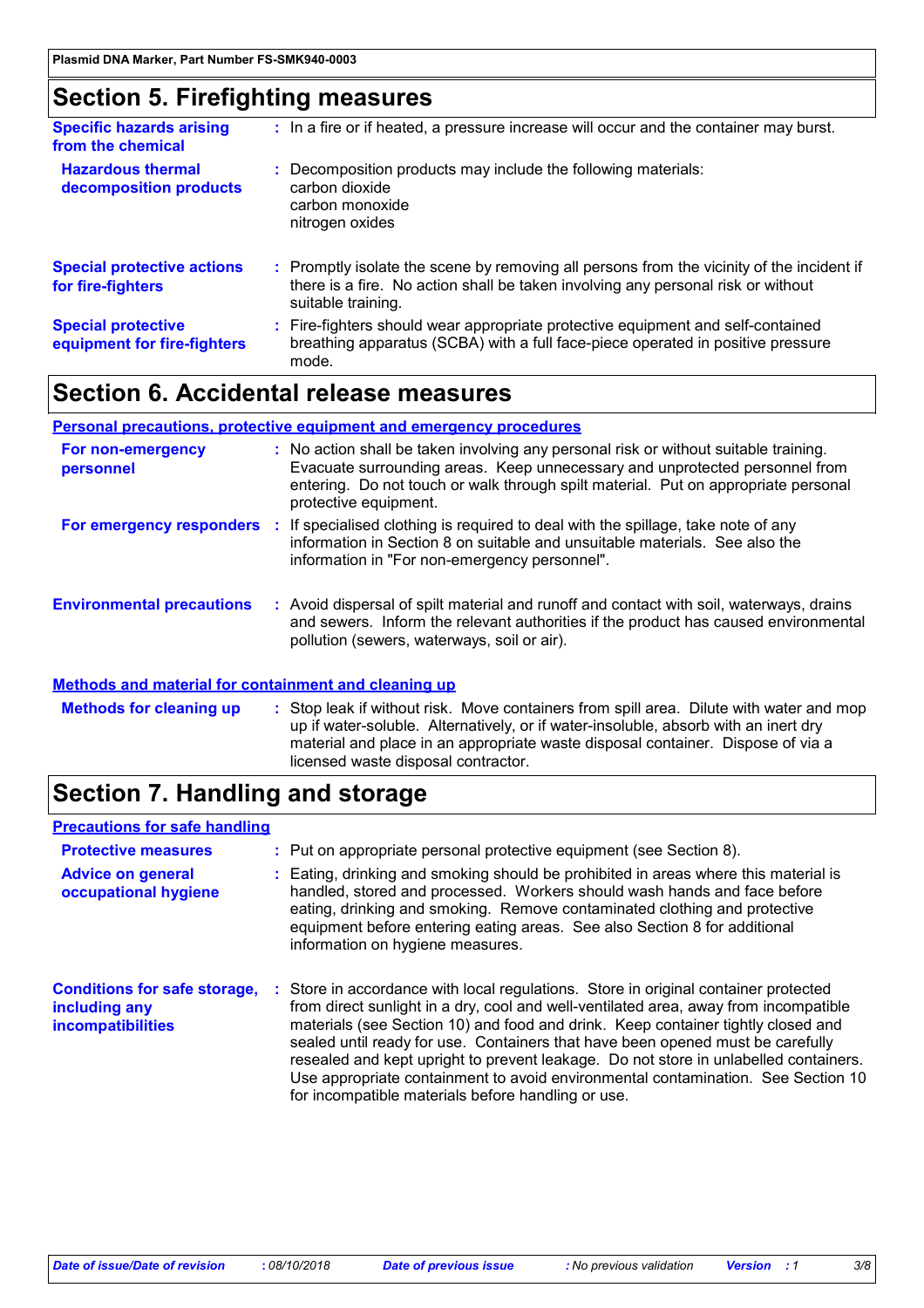# **Section 8. Exposure controls and personal protection**

### **Control parameters**

```
Occupational exposure limits
```
None.

| <b>Appropriate engineering</b><br>controls | : Good general ventilation should be sufficient to control worker exposure to airborne<br>contaminants.                                                                                                                                                                                                                                                                                           |
|--------------------------------------------|---------------------------------------------------------------------------------------------------------------------------------------------------------------------------------------------------------------------------------------------------------------------------------------------------------------------------------------------------------------------------------------------------|
| <b>Environmental exposure</b><br>controls  | : Emissions from ventilation or work process equipment should be checked to ensure<br>they comply with the requirements of environmental protection legislation. In some<br>cases, fume scrubbers, filters or engineering modifications to the process<br>equipment will be necessary to reduce emissions to acceptable levels.                                                                   |
| <b>Individual protection measures</b>      |                                                                                                                                                                                                                                                                                                                                                                                                   |
| <b>Hygiene measures</b>                    | : Wash hands, forearms and face thoroughly after handling chemical products, before<br>eating, smoking and using the lavatory and at the end of the working period.<br>Appropriate techniques should be used to remove potentially contaminated clothing.<br>Wash contaminated clothing before reusing. Ensure that eyewash stations and<br>safety showers are close to the workstation location. |
| <b>Eye/face protection</b>                 | : Safety eyewear complying with an approved standard should be used when a risk<br>assessment indicates this is necessary to avoid exposure to liquid splashes, mists,<br>gases or dusts. If contact is possible, the following protection should be worn,<br>unless the assessment indicates a higher degree of protection: safety glasses with<br>side-shields.                                 |
| <b>Skin protection</b>                     |                                                                                                                                                                                                                                                                                                                                                                                                   |
| <b>Hand protection</b>                     | : Chemical-resistant, impervious gloves complying with an approved standard should<br>be worn at all times when handling chemical products if a risk assessment indicates<br>this is necessary.                                                                                                                                                                                                   |
| <b>Body protection</b>                     | Personal protective equipment for the body should be selected based on the task<br>being performed and the risks involved and should be approved by a specialist<br>before handling this product.                                                                                                                                                                                                 |
| <b>Other skin protection</b>               | : Appropriate footwear and any additional skin protection measures should be<br>selected based on the task being performed and the risks involved and should be<br>approved by a specialist before handling this product.                                                                                                                                                                         |
| <b>Respiratory protection</b>              | : Based on the hazard and potential for exposure, select a respirator that meets the<br>appropriate standard or certification. Respirators must be used according to a<br>respiratory protection program to ensure proper fitting, training, and other important<br>aspects of use.                                                                                                               |

# **Section 9. Physical and chemical properties**

| <b>Appearance</b>                               |                                      |
|-------------------------------------------------|--------------------------------------|
| <b>Physical state</b>                           | Liquid.<br>t.                        |
| <b>Colour</b>                                   | Not available.                       |
| Odour                                           | Not available.                       |
| <b>Odour threshold</b>                          | Not available.                       |
| рH                                              | : 8                                  |
| <b>Melting point</b>                            | : $0^{\circ}$ C (32 $^{\circ}$ F)    |
| <b>Boiling point</b>                            | : $100^{\circ}$ C (212 $^{\circ}$ F) |
| <b>Flash point</b>                              | Not available.                       |
| <b>Evaporation rate</b>                         | : Not available.                     |
| <b>Flammability (solid, gas)</b>                | : Not applicable.                    |
| Lower and upper explosive<br>(flammable) limits | $:$ Not available.                   |
| <b>Vapour pressure</b>                          | $:$ Not available.                   |
| <b>Vapour density</b>                           | Not available.                       |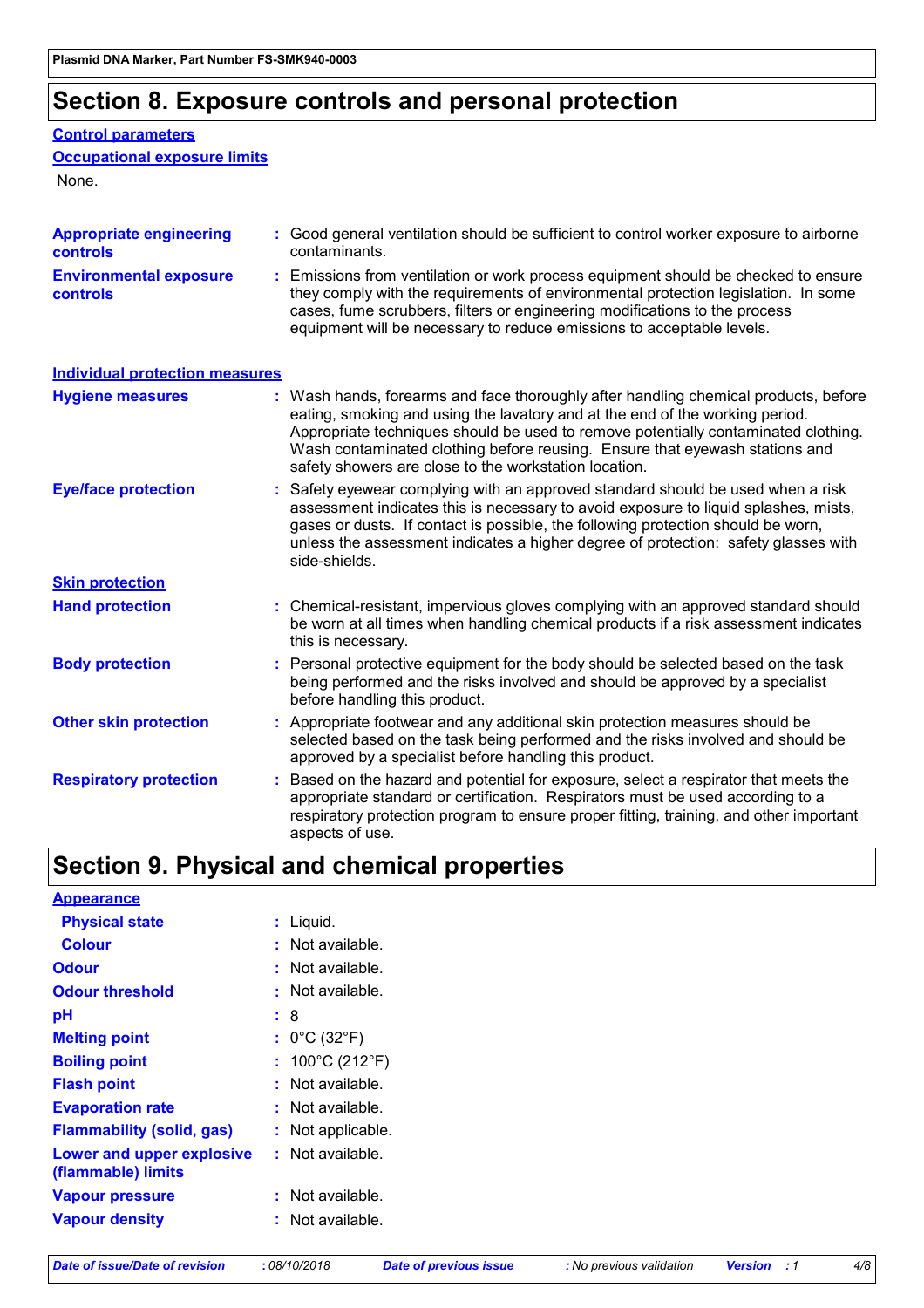## **Section 9. Physical and chemical properties**

| <b>Relative density</b>                           | : Not available.                                                       |
|---------------------------------------------------|------------------------------------------------------------------------|
| <b>Solubility</b>                                 | : Easily soluble in the following materials: cold water and hot water. |
| <b>Partition coefficient: n-</b><br>octanol/water | : Not available.                                                       |
| <b>Auto-ignition temperature : Not available.</b> |                                                                        |
| <b>Decomposition temperature :</b> Not available. |                                                                        |
| <b>Viscosity</b>                                  | : Not available.                                                       |
|                                                   |                                                                        |

# **Section 10. Stability and reactivity**

| <b>Reactivity</b>                                   | : No specific test data related to reactivity available for this product or its ingredients.              |
|-----------------------------------------------------|-----------------------------------------------------------------------------------------------------------|
| <b>Chemical stability</b>                           | : The product is stable.                                                                                  |
| <b>Possibility of hazardous</b><br><b>reactions</b> | : Under normal conditions of storage and use, hazardous reactions will not occur.                         |
| <b>Conditions to avoid</b>                          | : No specific data.                                                                                       |
| <b>Incompatible materials</b>                       | : May react or be incompatible with oxidising materials.                                                  |
| <b>Hazardous decomposition</b><br>products          | : Under normal conditions of storage and use, hazardous decomposition products<br>should not be produced. |

# **Section 11. Toxicological information**

### **Acute toxicity** Not available. **Carcinogenicity Conclusion/Summary :** Not available. **Mutagenicity Conclusion/Summary :** Not available. **Teratogenicity Conclusion/Summary :** Not available. **Reproductive toxicity Conclusion/Summary :** Not available. **Irritation/Corrosion** Not available. **Sensitisation** Not available. **Information on likely routes :** Not available. **of exposure Specific target organ toxicity (single exposure) Specific target organ toxicity (repeated exposure)** Not available. Not available. **Aspiration hazard** Not available. **Information on toxicological effects**

|  | Date of issue/Date of revision |  | : ረ |  |
|--|--------------------------------|--|-----|--|
|  |                                |  |     |  |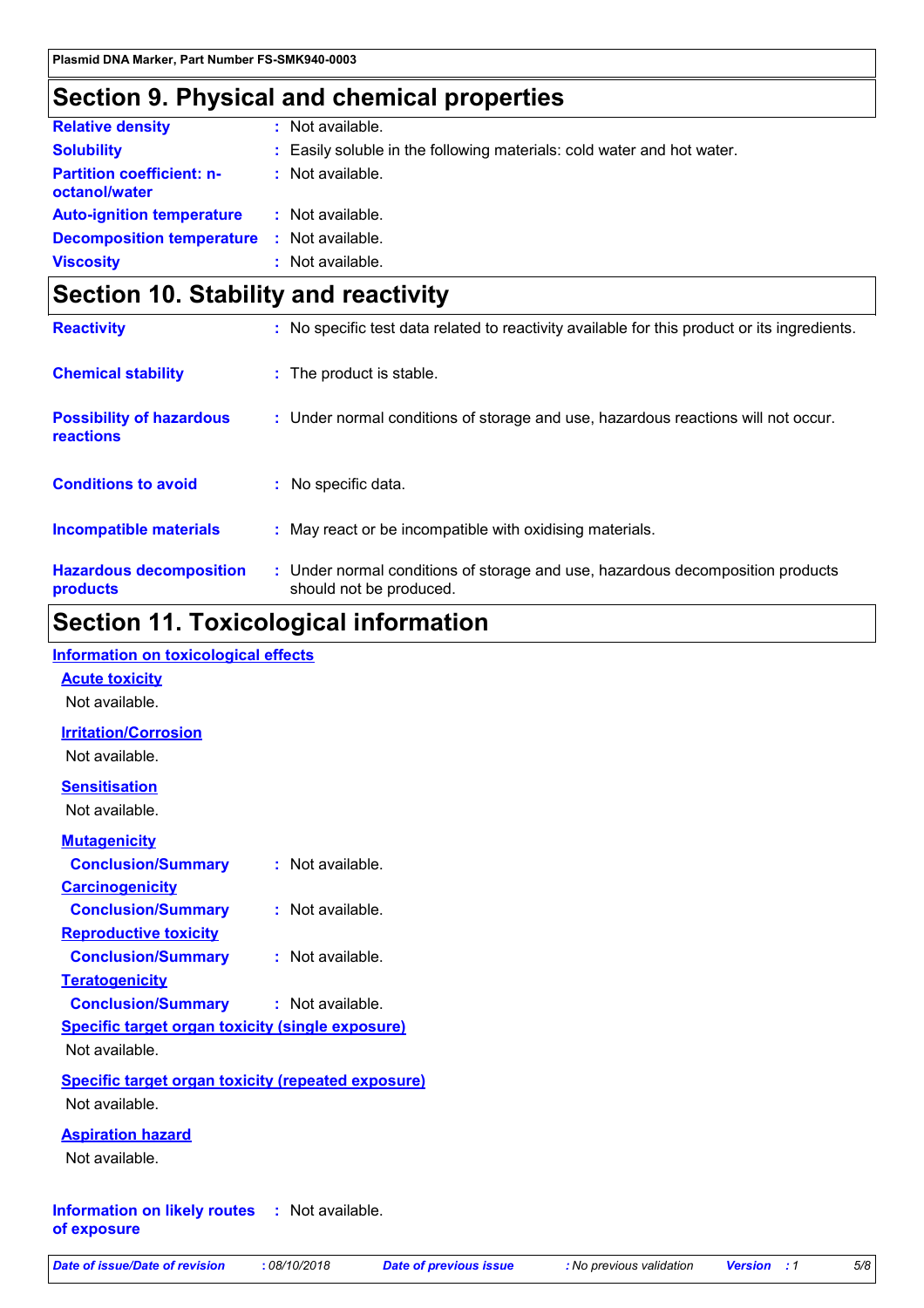### **Section 11. Toxicological information**

| <b>Potential acute health effects</b>   |                                                                                            |
|-----------------------------------------|--------------------------------------------------------------------------------------------|
| <b>Eye contact</b>                      | : No known significant effects or critical hazards.                                        |
| <b>Inhalation</b>                       | : No known significant effects or critical hazards.                                        |
| <b>Skin contact</b>                     | : No known significant effects or critical hazards.                                        |
| <b>Ingestion</b>                        | : No known significant effects or critical hazards.                                        |
|                                         | <b>Symptoms related to the physical, chemical and toxicological characteristics</b>        |
| <b>Eye contact</b>                      | : No specific data.                                                                        |
| <b>Inhalation</b>                       | : No specific data.                                                                        |
| <b>Skin contact</b>                     | No specific data.                                                                          |
| <b>Ingestion</b>                        | : No specific data.                                                                        |
| <b>Short term exposure</b>              | Delayed and immediate effects as well as chronic effects from short and long-term exposure |
| <b>Potential immediate</b><br>effects   | : Not available.                                                                           |
| <b>Potential delayed effects</b>        | : Not available.                                                                           |
| <b>Long term exposure</b>               |                                                                                            |
| <b>Potential immediate</b><br>effects   | : Not available.                                                                           |
| <b>Potential delayed effects</b>        | : Not available.                                                                           |
| <b>Potential chronic health effects</b> |                                                                                            |
| <b>General</b>                          | : No known significant effects or critical hazards.                                        |
| <b>Carcinogenicity</b>                  | : No known significant effects or critical hazards.                                        |
| <b>Mutagenicity</b>                     | : No known significant effects or critical hazards.                                        |
| <b>Teratogenicity</b>                   | : No known significant effects or critical hazards.                                        |
| <b>Developmental effects</b>            | : No known significant effects or critical hazards.                                        |
| <b>Fertility effects</b>                | : No known significant effects or critical hazards.                                        |

#### **Numerical measures of toxicity**

**Acute toxicity estimates**

Not available.

# **Section 12. Ecological information**

### **Toxicity**

Not available.

### **Persistence and degradability**

Not available.

### **Bioaccumulative potential**

Not available.

### **Mobility in soil**

**Soil/water partition coefficient (KOC)**

**:** Not available.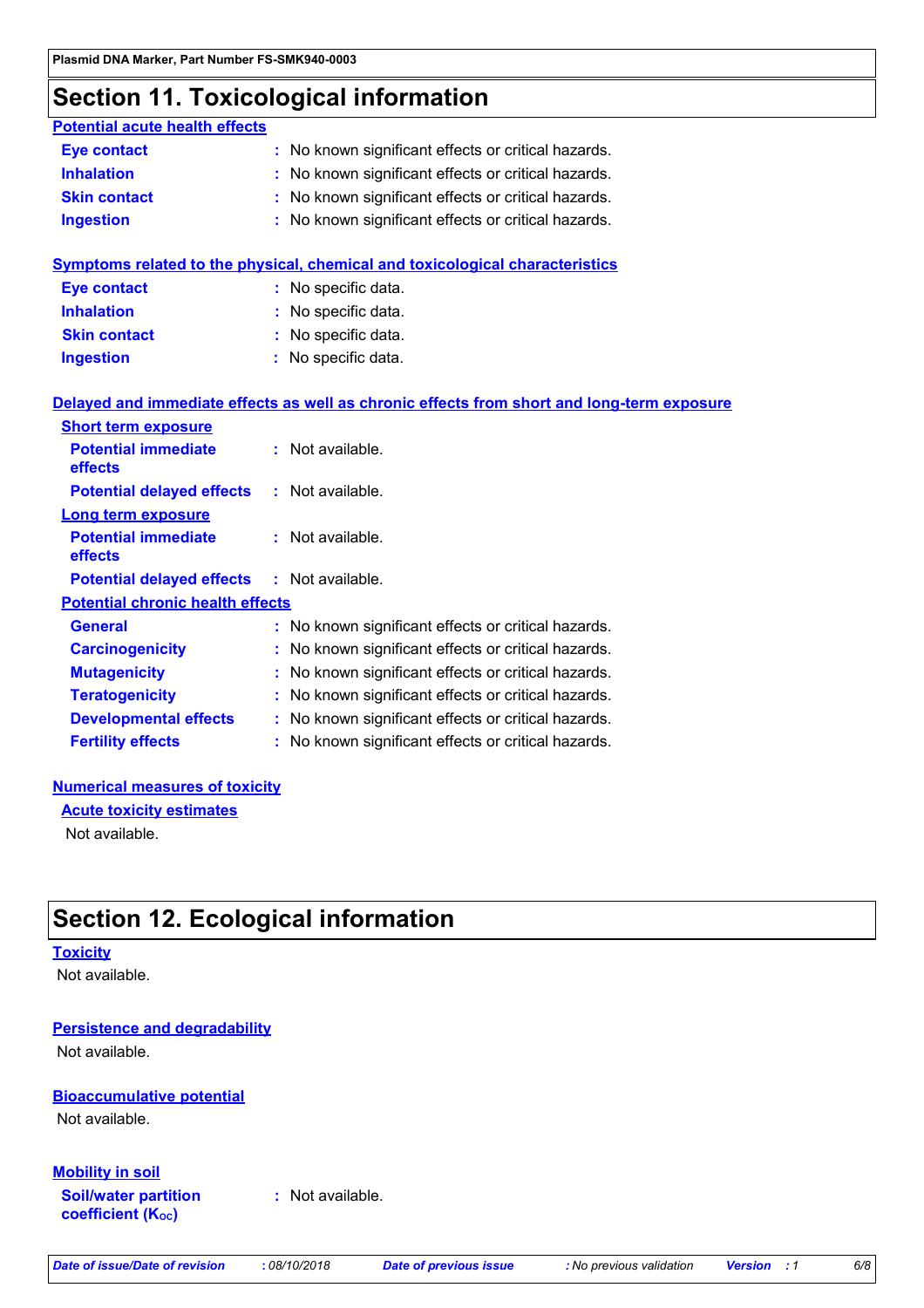### **Section 12. Ecological information**

**Other adverse effects** : No known significant effects or critical hazards.

### **Section 13. Disposal considerations**

The generation of waste should be avoided or minimised wherever possible. Disposal of this product, solutions and any by-products should at all times comply with the requirements of environmental protection and waste disposal legislation and any regional local authority requirements. Dispose of surplus and nonrecyclable products via a licensed waste disposal contractor. Waste should not be disposed of untreated to the sewer unless fully compliant with the requirements of all authorities with jurisdiction. Waste packaging should be recycled. Incineration or landfill should only be considered when recycling is not feasible. This material and its container must be disposed of in a safe way. Empty containers or liners may retain some product residues. Avoid dispersal of spilt material and runoff and contact with soil, waterways, drains and sewers. **Disposal methods :**

# **Section 14. Transport information**

| <b>ADG / IMDG / IATA</b>                                        | : Not regulated as Dangerous Goods according to the ADG Code.                                                                                                                                                                                   |
|-----------------------------------------------------------------|-------------------------------------------------------------------------------------------------------------------------------------------------------------------------------------------------------------------------------------------------|
|                                                                 | Special precautions for user : Transport within user's premises: always transport in closed containers that are<br>upright and secure. Ensure that persons transporting the product know what to do in<br>the event of an accident or spillage. |
| <b>Transport in bulk according</b><br>to Annex II of Marpol and | : Not available.                                                                                                                                                                                                                                |

```
the IBC Code
```
### **Section 15. Regulatory information**

#### **Standard Uniform Schedule of Medicine and Poisons**

Not regulated.

**Model Work Health and Safety Regulations - Scheduled Substances**

No listed substance

#### **International regulations**

**Chemical Weapon Convention List Schedules I, II & III Chemicals** Not listed.

#### **Montreal Protocol (Annexes A, B, C, E)**

Not listed.

#### **Stockholm Convention on Persistent Organic Pollutants** Not listed.

**Rotterdam Convention on Prior Informed Consent (PIC)**

Not listed.

# **UNECE Aarhus Protocol on POPs and Heavy Metals**

Not listed.

### **Inventory list**

| <b>Australia</b> | : Not determined.                                                                    |
|------------------|--------------------------------------------------------------------------------------|
| <b>Canada</b>    | : Not determined.                                                                    |
| <b>China</b>     | : Not determined.                                                                    |
| <b>Europe</b>    | : Not determined.                                                                    |
| Japan            | : Japan inventory (ENCS): Not determined.<br>Japan inventory (ISHL): Not determined. |
| <b>Malaysia</b>  | : Not determined.                                                                    |